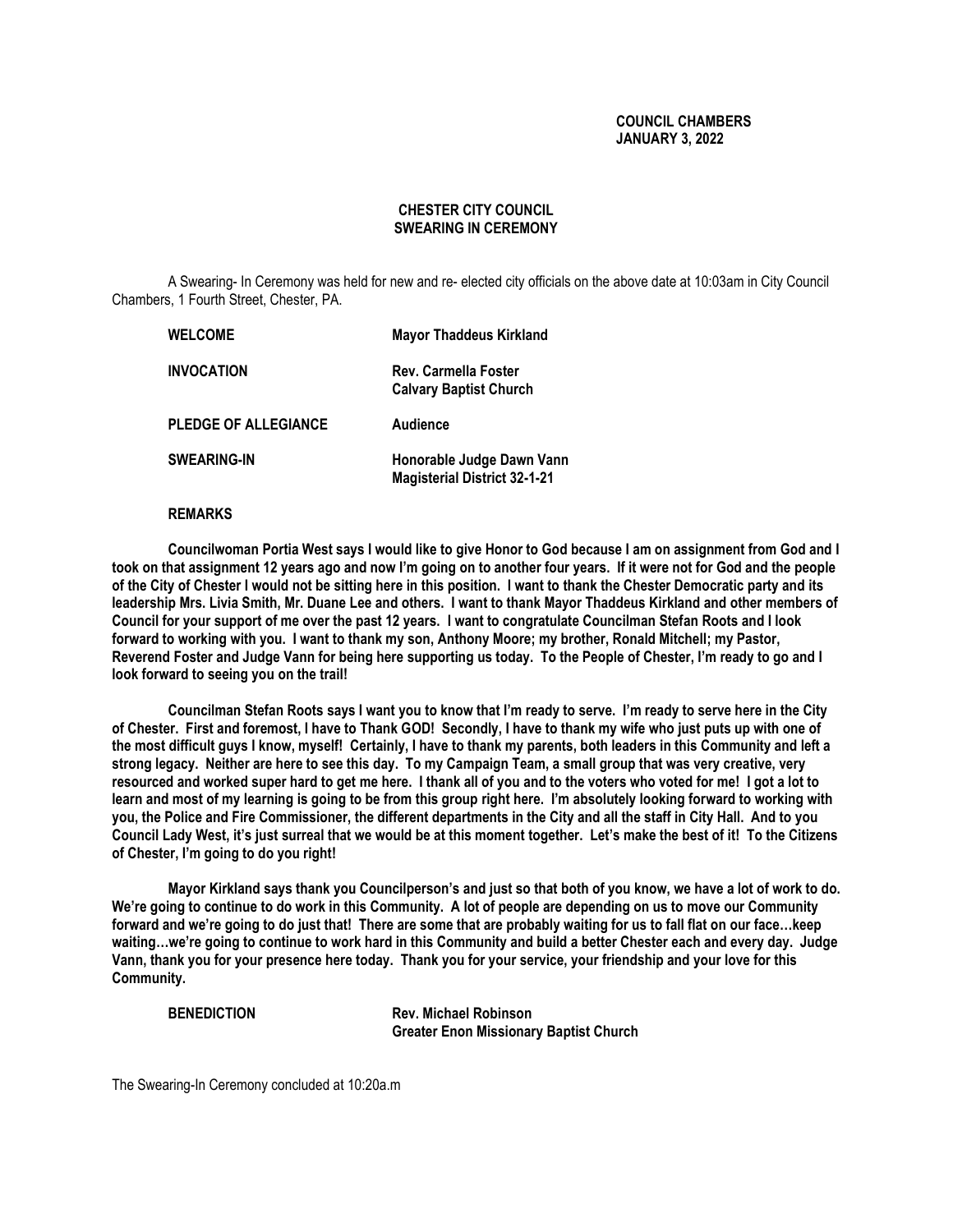# **MEETING OF THE COUNCIL OF THE CITY OF CHESTER**

An organization meeting of the Council of the City of Chester was held on the above date at 10:20am with Mayor Thaddeus Kirkland presiding. A prayer was said followed by the Pledge of Allegiance. The roll was called and the following were present:

# Elizabeth Williams William Morgan Portia West Stefan Roots Mayor Thaddeus Kirkland

Mayor Kirkland asked if anyone in the audience had any comments on Agenda items only.

The City Clerk proceeded with the reading of the Resolutions.

## **RESOLUTION**

**WHEREAS,** Section 603 of the Home Rule Charter authorizes the Mayor at the annual organization meeting of the Council to assign to each Council member a responsibility as department head of one or more departments of City government; and

**WHEREAS,** departments may be combined in an effort to provide better coordinated services to our constituency and such collaboration shall not change the Councilmember's role over that respective department.

# **NOW, THEREFORE, THE COUNCIL OF THE CITY OF CHESTER DOES RESOLVE:**

That it does hereby recognize by appointment by the Mayor, the duly elected Councilmembers designated as Directors of the various City Departments as follows:

| Thaddeus Kirkland  | Director of the Department of Public Affairs                    |
|--------------------|-----------------------------------------------------------------|
| William Morgan     | Director of the Department of Accounts &<br>Finance             |
| Portia L. West     | Director of the Department of Public Works                      |
| Stefan Roots       | Director of the Department of Public Property<br>and Recreation |
| Elizabeth Williams | Director of the Department of Public Safety                     |

On motion of Councilor West, seconded by Councilor Morgan, the above Resolution was adopted. The following vote was taken: Yeas: Williams, Morgan, West, Roots, Mayor Kirkland. Nays: 0.

## **RESOLUTION**

# **THE COUNCIL OF THE CITY OF CHESTER DOES RESOLVE:**

That it does hereby reappoint William Morgan, Director of the Department of Accounts and Finance, as Deputy Mayor for the City of Chester to serve as presiding officer of Council during any temporary absence of the Mayor, serve as the City's representative at ceremonial occasions during any temporary absence of the Mayor, at such times as the Mayor may request and sign any acts of the majority of the City Council when the Mayor is unavailable.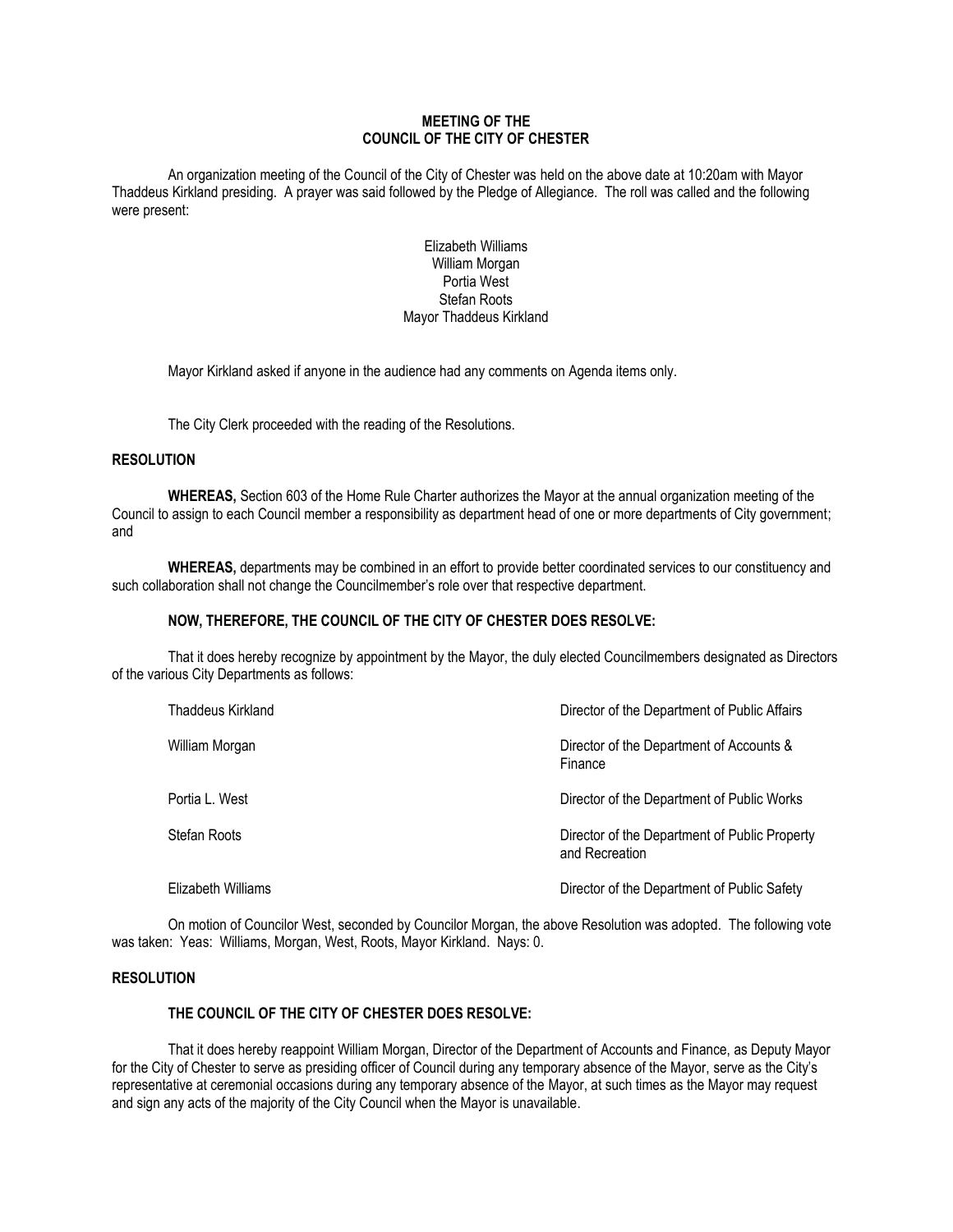On motion of Councilor West, seconded by Councilor Williams, the above Resolution was adopted. The following vote was taken: Yeas: Williams, Morgan, West, Roots, Mayor Kirkland. Nays: 0.

## **RESOLUTION**

### **THE COUNCIL OF THE CITY OF CHESTER DOES RESOLVE:**

That it does hereby reappoint Candice Newsome, as City Clerk, Department of Accounts and Finance, at the salary range as provided in the Annual Appropriation Ordinance.

**FURTHER,** that Joan Neal shall be and she is hereby reappointed as Acting City Clerk in the absence or the inability of Candice Newsome, City Clerk, to act in such capacity.

On motion of Councilor West, seconded by Councilor Morgan, the above Resolution was adopted. The following vote was taken: Yeas: Williams, Morgan, West, Roots, Mayor Kirkland. Nays: 0.

### **RESOLUTION**

#### **THE COUNCIL OF THE CITY OF CHESTER DOES RESOLVE:**

That it does hereby ratify the appointment of the following individuals to the position of Patrol Officer, Chester Police Department, Department of Public Affairs, effective January 3, 2022, with a one (1) year probationary period, on a full-time basis, with all benefits applicable thereto, at the salary range provided in the Annual Appropriation Ordinance.

- 1. Hakeem Robinson
- 2. Anthony Berardi
- 3. Bassam Farid
- 4. Tiendat Vu
- 5. Joseph Yocum
- 6. Matthew Elliot

**FURTHER,** that said Patrol Officers are required to reside in the City of Chester for the first five (5) years of employment and must submit proof of residency to the Human Resources Department within three (3) months of their date of hire. Thereafter, they may maintain their residence within fifty (50) miles of City Hall.

On motion of Councilor West, seconded by Councilor Morgan, the above Resolution was adopted. The following vote was taken: Yeas: Williams, Morgan, West, Mayor Kirkland. Nays: 0. Abstain: Roots

## **RESOLUTION**

### **THE COUNCIL OF THE CITY OF CHESTER DOES RESOLVE:**

That it does hereby appoint the following individuals to the position of Police Cadets, Chester Police Department, Department of Public Affairs, effective January 3, 2022, at an hourly rate of \$12.52 per hour, on a per diem basis, not to exceed 8 hours per day, 5 days per week, without benefits:

- 1. Amanda Wilson
- 2. Ryan Shomo

**FURTHER,** said Police Cadets shall attend the Delaware County Community College Police Academy and receive the required police certification.

On motion of Councilor West, seconded by Councilor Morgan, the above Resolution was adopted. The following vote was taken: Yeas: Williams, Morgan, West, Roots, Mayor Kirkland. Nays: 0.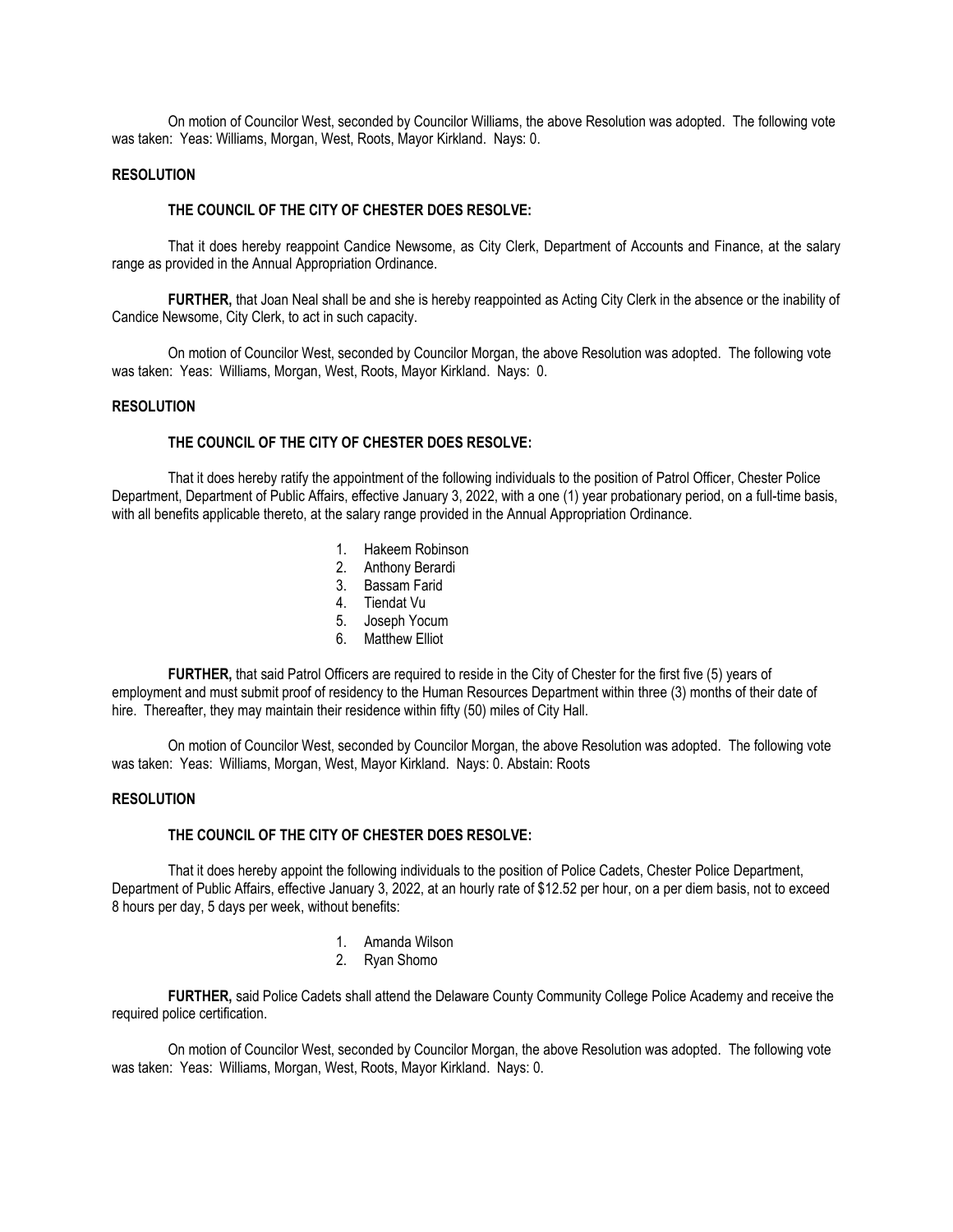**Swearing-In of Patrol Officers Hakeem Robinson Anthony Berardi Bassam Farid Tiendat Vu Joseph Yocum Matthew Elliot**

### **Public Comment**

**Sief Sadeem Simpson,** 1030 Potter Street says I'm here to bring some clarity about the Delaware County ERA Program. The program helps Renters pay their rent and their utilities. The money is paid directly to the Landlord. The Program is not over. People can call in and schedule an appointment at 484-729-4200 or a[t info@delco-era.com.](mailto:info@delco-era.com) This year the program will also fund people that are homeless or that need housing. It's possible for people to get the first month, last month, their application fee and three months rent paid from the program and some monies paid for utilities.

Mayor Kirkland says let me say to you and Councilwoman Williams, job well done! Thank you for all the hard work that you guys put into it. I know a lot of folks were skeptical when this program first started but it has helped so, so many people here in the City of Chester.

Councilman Roots says thank you for bringing that information. Those that need help with their rent, this is a legitimate program that's paying their landlords' their back rent couple months forward and their utilities.

Mr. Simpson says some people are receiving 12 months back rent and some up to 15 but the program does pay up to 18 months a year's back utilities.

Councilwoman Williams says I just spoke with the guy that's over the program and he said it doesn't matter if you're behind in your rent but anybody can come and apply because it goes by your income. The money is out there and you can come and see if you qualify for it and call and make an appointment.

Cory Long, 419 Edgemont Avenue says Congratulations Councilwoman West, twelve years of service and continuing on to another four years, that would be 16 years as a Councilperson. Thank you for your continued service. Thank you, Councilman Jacobs, for his 10 years of service in this Community. Thank you to Councilman Roots for stepping up and accepting the charge to lead and serve here in the City of Chester. I understand that change is never easy. Everyone is not always going to agree. There will be challenging times. But however, change is often necessary especially in places like this here in the City of Chester. I'm trusting that you all have the best interest of the City, this Community and I look forward to serving all of you (inaudible) I'm there.

Robert (Inaudible), 2653 S. Marshall Street, Philadelphia PA says Congratulations to Hakeem Robinson and all the Officers. I appreciate everything that you are doing here in Chester. Thank you sooo much and Good Luck to you!

Todd Strine, 400 Riverview Road, Swarthmore PA says Stefan Roots is my friend…I'm very proud of you to be elected to this Council. For far too long Chester has gotten a really bad rap in the County and I look forward to seeing that change with that leadership that is here today. Mayor…Council…I wish you Good Luck and God's speed in all of the work you have to do in the years ahead to turn this City around and make it the place that we all want it to be.

Mayor Kirkland says just so you guys know usually as we go through our Council Meetings, we limit it to Chester Residents. Because this is a special occasion…special people…we opened it up to each and everyone. Thank you all for being here today and all of your kind words and all your support. There is a lot of work to be done. 2021 was a very difficult year. We lost a lot of very good people to this COVID Virus and I can't say it enough and I'm going to keep saying it **PLEASE! PLEASE GET VACCINATED AND YOUR FAMILY MEMBERS!!** 

Councilman Roots says thank you for the Department that you assigned me to Recreation and the Parks!